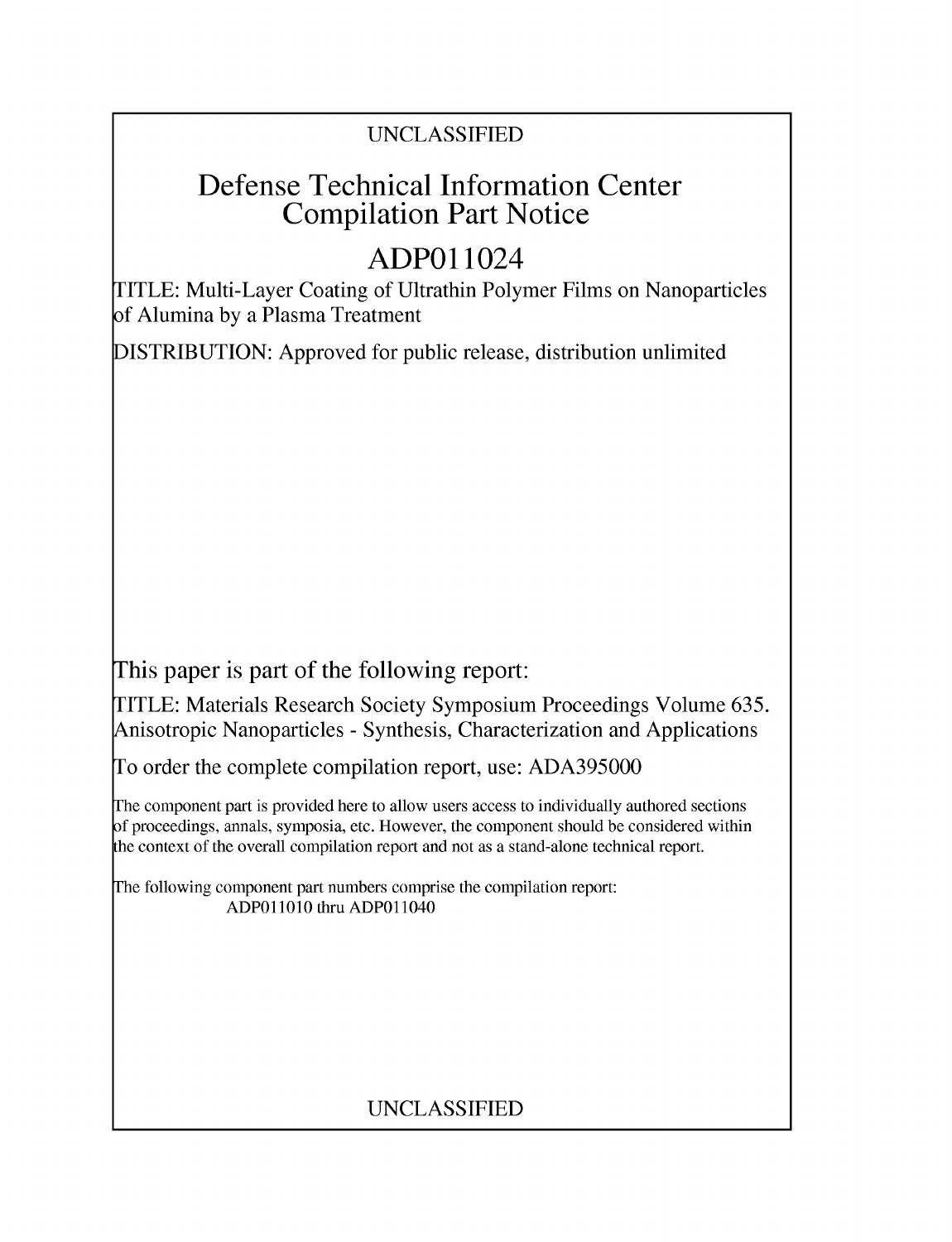Mat. Res. Soc. Syrmp. Proc. Vol. **635 ©** 2001 Materials Research Society

Multi-Layer Coating of Ultrathin Polymer Films on Nanoparticles of Alumina **by** a Plasma Treatment

Donglu Shi, Zhou Yu, **S.** X. Wang', Wim **J.** van Ooij, L. M. Wang', and **J. G.** Zhao Department of Materials Science and Engineering, University of Cincinnati Cincinnati, OH 45221-0012 <sup>1</sup> <sup>1</sup>Dept. of Nuclear Engineering and Radiological Science, University of Michigan

Ann Arbor, MI 48109

#### ABSTRACT

Multi-layer ultrathin polymer films have been deposited on the surfaces of nanoparticles of alumina using a plasma polymerization treatment. The nanoparticles ranged from 10-150 nm in spherical shapes. High-resolution transmission electron microscopy (HRTEM) experiments showed that an extremely thin film of the pyrrole layer (10-20 A) was uniformly deposited on the surfaces of the nanoparticles. In particular, the particles of all sizes (10-150 nm) exhibited equally uniform ultrathin films indicating well-dispersed nanoparticles in the fluidized bed during the plasma treatment. After single layer coating, hexamethyldisiloxane (HMDSO) was coated again as a second layer onto the surface of pyrrole. Subsequently, a third layer of pyrrole was coated on the top of HMDSO film completing the multi-layer coating process. Time-of-Flight Secondary ion mass spectroscopy (TOFSIMS) experiments confirmed the deposition of these multi-layer thin films on the nanoparticles. The deposition mechanisms and the effects of plasma treatment parameters are discussed.

#### **INTRODUCTION**

Surface coating of nanoparticles is an important area in nanomaterials synthesis. Because of their special composition, these coatings possess a unique combination of properties of the inorganic and organic components, for instance hydrophobic, hydrophilic, anti-fogging, anti-fouling, anti-adhesive and/or teflon-like properties in combination with hardness and scratch and abrasive resistance. The combination of mutually chemically interconnected organic and inorganic networks results in coatings with a very low permeability for gases and liquids. Hybrid materials are very suitable for application as coatings on a highly diverse spectrum of substrates including glasses, ceramics, plastic, wood, and metal. Before curing, the coating materials consist of a clear alcoholic solution that can easily be processed by classical application techniques such as dipping, spraying, or spin coating. However, in these previous coating processes, the coatings are quite thick up to the order of microns.

The current trend of developing nanophase materials has motivated an increased need for nanometer-scale structures in a variety of applications. Indeed, it is clear that, in order to achieve unique mechanical, physical, chemical, and biomedical properties, it is necessary to develop novel synthesis routes by which new nanostructures can be developed. In the past, great efforts have been focused on nanoparticle synthesis, assembly, interfaces, dispersions, and functional devices (1-5). Although high volume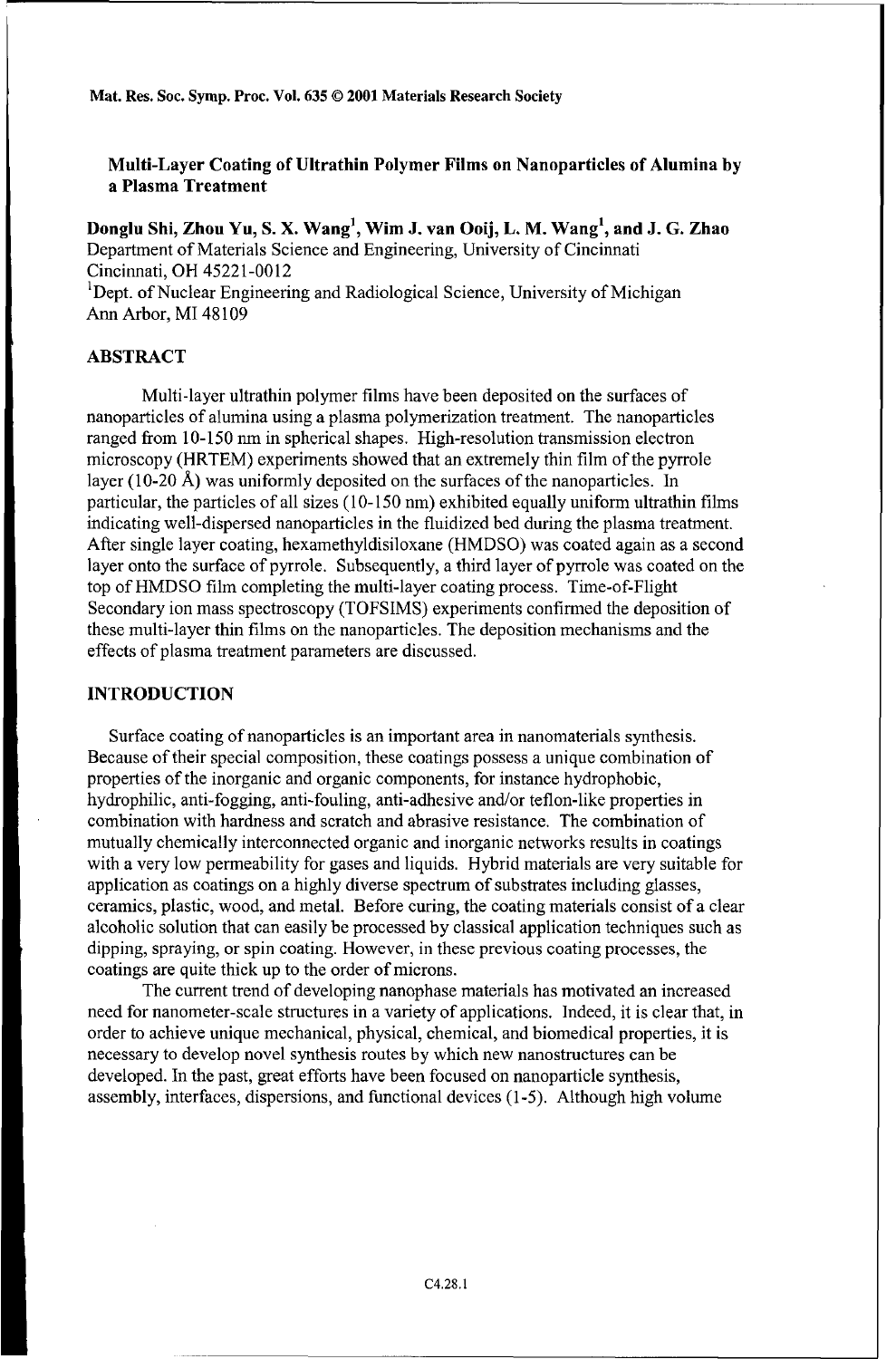**(-80** vol.%) polymer coating of nanoparticles has been reported (6), no studies so far have shown uniform deposition of ultrathin films of the order of 10-20 Å on the surface of the nanoparticles, which is, in this letter, referred to as "nanocoating." The deposited film can also be tailored to multi-layers on a nanoparticle. Nanocoating is of particular importance in electronics, functional devices, new materials synthesis, nanobiomolecular applications, tissue engineering, and drug delivery. Using nanocoating, it is possible to alter the intrinsic properties of materials that cannot be achieved by conventional methods and materials.

For nanoscale ceramics particles, under a well-dispersed condition, it is possible to deposit a thin film of foreign species uniformly on the nanoparticlc surfaces and thereby reduce their surface energies. In this study we will address these issues and report experimental data on the deposition of multiple layers of polymer ultrathin films on the surfaces of nanoscale alumina particles by a plasma polymerization process. The deposited thin films are plasma-polymerized pyrrole and hcxamethyldidiloxane (HMDSO).

#### EXPERIMENTAL **DETAILS**

In this experiment, a RF-plasma reactor was used for the nanoparticle coating. In this experiment, we have selected nanoscale alumina particles ranging from a few nanometers to 150 nm. This large distribution of particles is particularly useful for the study of deposition experimental conditions for different sizes. The schematic diagram of the plasma reactor for thin film deposition of nanoparticles is shown in Figure **1.** The vacuum chamber of plasma reactor consists of a long Pyrex glass column about 80 cm in height and 6 cm in internal diameter (7,8).



*Figure* **1.** *Schematic diagram of the plasina reactor* for *thin poljmcer f/hn coating qf the nano-partic/es.*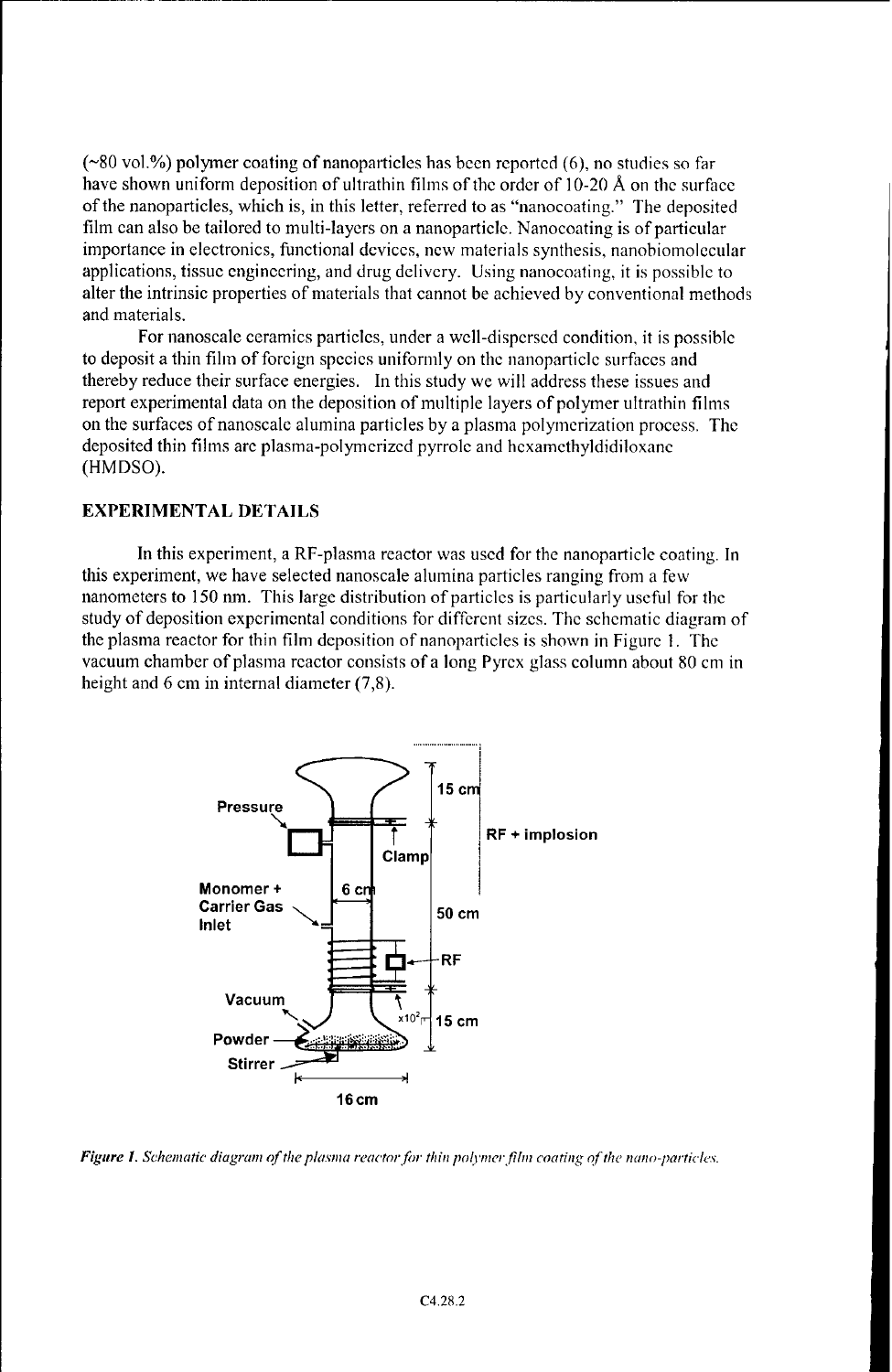The nanoparticles of alumina are vigorously stirred at the bottom of the tube and thus the surfaces of nanoparticles can be continuously renewed and exposed to the plasma for thin film deposition during the plasma polymerization process. A magnetic bar was used to stir the powders. The gases and monomers were introduced from the gas inlet during the plasma cleaning treatment or plasma polymerization. The system pressure was measured by a pressure gauge. A discharge by RF power of 13.56 MHz was used for the plasma film deposition. Before the plasma treatment, the basic pressure was pumped down to less than 200 mTorr and then the plasma gases or monomer vapors were introduced into the reactor chamber. The operating pressure was adjusted by the gas/monomer mass flow rate. The base pressure was less than 200 mTorr. Pyrrole and HMDSO were used as monomers for plasma polymerization. During the plasma polymerization process, the input power was 20 W and the system pressure was 450 mTorr. The plasma treatment time was 240 min. Per batch 40 grams of powder were treated.

For the single layer coating, pyrrole was used as the monomer. Double and triple layers coatings were done after the single layer coating batch. For the double layer coating, pyrrole was coated for 240 min followed by another 240 min of HMDSO coating under the same condition. For the triple layer coating, the same procedure for double layer coating was employed followed by a second pyrrole coating for 240 min.

After the plasma treatment, the nanoparticles of alumina were examined by using transmission electron microscopy (TEM), scanning electron microscopy (SEM), x-ray diffraction (XRD), and Time-of-Flight secondary ion mass spectroscopy (TOFSIMS). The high-resolution TEM (HRTEM) experiments were performed on a JEOL JEM 4000EX TEM; the TOFSIMS analyses were performed on an ION-TOF Model IV instrument.

In transmission electron microscopy, the original and coated  $Al_2O_3$  nanoparticles were dispersed onto the holy-carbon film supported by Cu-grids for the TEM operated at 400 kV. Figure 2 shows the high-resolution transmission electron microscopy (HRTEM) image of the original, uncoated alumina nanoparticles. As can be seen in this figure, the particle size ranges between 10 nm and 150 nm. The particles are also spherical in shape for all sizes.



*Figure 2 TEM image showing the uncoated alumina nanoparticles. The scale bar is 50 nm.*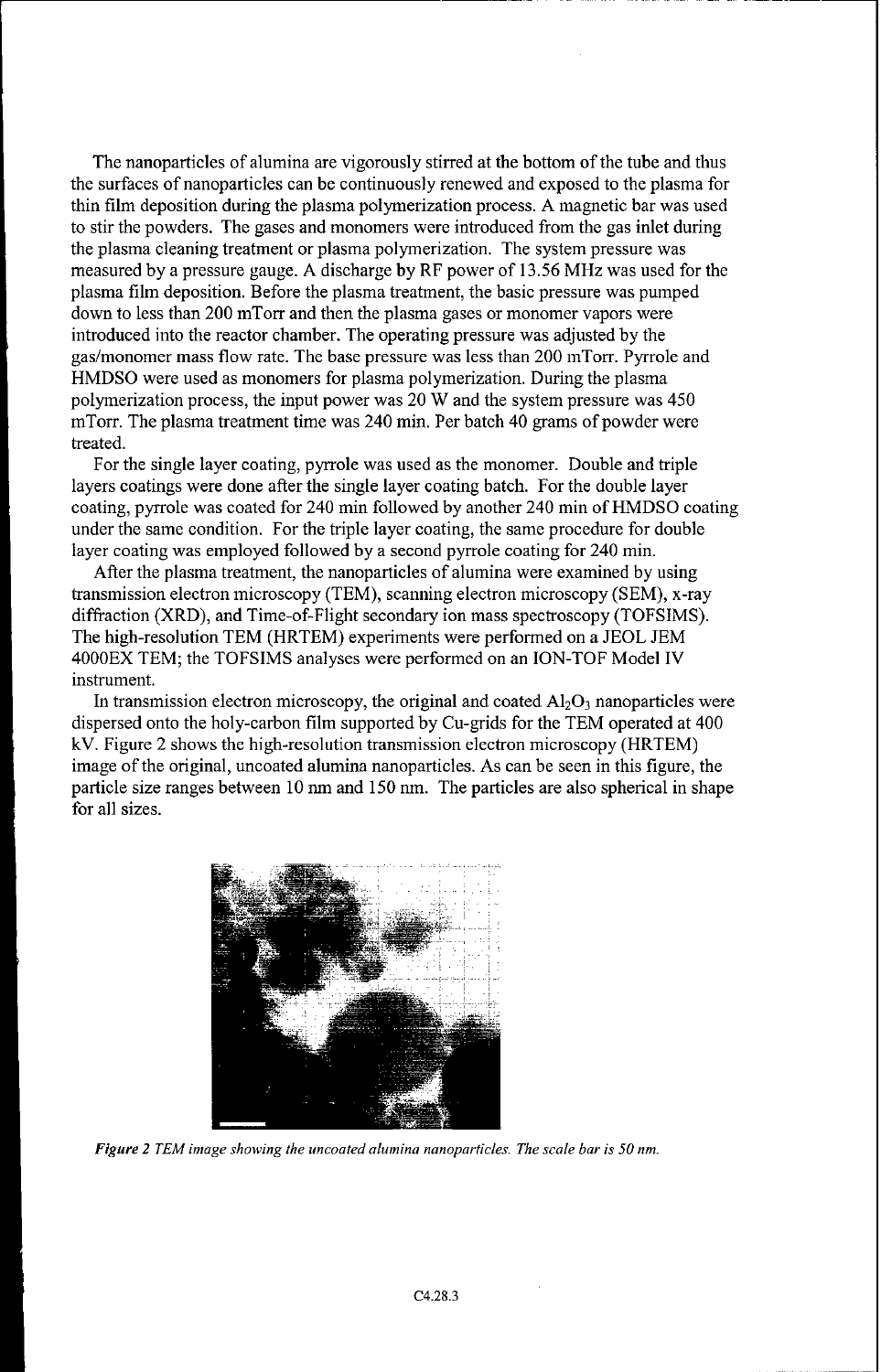Figure 3a is the HRTEM image of the coated particles. Compare to Figure 2, one can see a bright ring on the particle surfaces, which is the result of the polymer coating. Figure 3b is a high magnification image showing a uniform coating on the particle surfaces. In this figure one can see not only that the large particle  $(d \sim 100 \text{ nm})$  in the photograph is well coated, but also the two smaller ones with a diameter of 15 nm. The coating thickness is approximately 2 nm all the way surrounding the particle surfaces. Particularly interesting, although these particles have different diameters, the coating remains the same thickness indicating the uniform distribution of polymer atoms in the plasma chamber. The coating layer is amorphous based on the HREMs of different particles. In contrast, the images of the original particles (Figure 2) do not show the amorphous layer. Thus, we are certain that the observed layer is due to coating rather than an artifact in TEM observation. For multiple-layer-coated nanoparticles, however, we did not observe any distinguishable layers of pyrrole and HMDSO. The coated layers exhibit amorphous-like structures similar to the TEM images shown in Figure 3. More detailed HRTEM work is currently under way for the double- and triple- layer coatings.



*Figure 3. TEAM images showing coated nano alunina particles. The scale bar is 50 nim in Fig. 3a and* 10 *nm in Fig. 3b. The arrows in Fig. 3b indicate the poimer coatings.*

Figure 4 shows the SIMS spectrum of pyrrole-coated nanoparticles of alumina. As can be seen in this figure, the strong pyrrole peaks indicate the surface coating of the nanoparticles and are consistent with the HRTEM data presented in Figure 3. The spectrum of the untreated powder shows an appreciable intensity of magnesium in the surface layers. There are also traces of sulfur, iodine and organic material. The treated aluminum oxide shows the characteristic cluster pattern of plasma-polymerized pyrrole (9). The intense peak at -26 m/z  $(CN)$  is typical of all nitrogen-containing functionalities. The intense peak of Al' at  $+27$  m/z is *not* the result of an incomplete coverage of the particles by the plasma polymer, but is caused by the intense sputtering of aluminum atoms from the particle surface during the initial phase of the plasma film deposition (10). Consistent with this view is the absence of magnesium in the spectrum of the treated powder. The aluminum atoms or ions are incorporated in the first 5 nm of the plasma polymer film **(11).**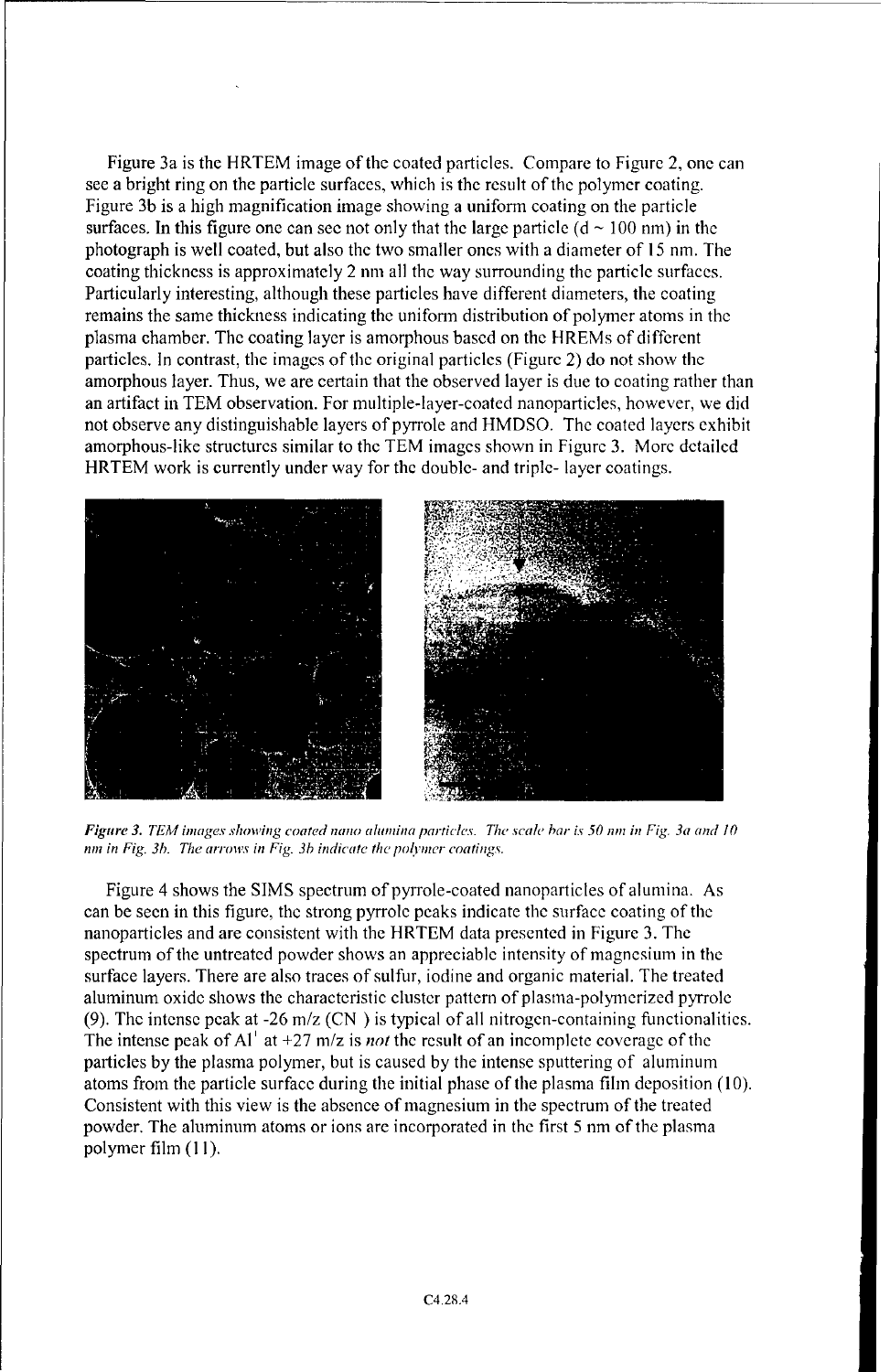

*Figure 4. SIMS data of single-layer, pyrrole-coated alumina nanoparticles.*

For the double layer coatings of pyrrole (first layer) and HMDSO (second layer), peaks at -75 m/z and -89 m/z in Figure 5 indicate siloxane on the sample surface. The peak at  $-60$  m/z is believed to be the  $SiO<sub>2</sub>$  in this figure. However, in the HREM images of the doubly coated samples, we cannot find a distinctive interface between the first and the second polymer layers. The reason is that these two polymers did not crystallize during the plasma synthesis and HREM cannot distinguish these two different amorphous layers.

For the triple layer coating, pyrrole was again used to deposit on the surface of second layer of HMDSO. The typical intensity peak at -26 m/z (CN) can be found in Figure 6 that confirms the existence of nitrogen-containing molecules. Also the typical patterns of polymerized pyrrole re-appear in Figure 6, and the siloxane peaks have vanished due to the third layer coating. The pattern of pyrrole peaks is similar to that in Figure 4. This indicates that the pyrrole film as the third coating has completely covered the second layer of the nanoparticles.



Figure 5. SIMS data of second-layer, HMDSO-coated alumina nanoparticles.

During coating, the polymer is introduced as a vapor and the collision frequency increases with the gas pressure. The rate of polymer condensation on the nanoparticle surfaces may be influenced by many parameters such as electron density, temperature,